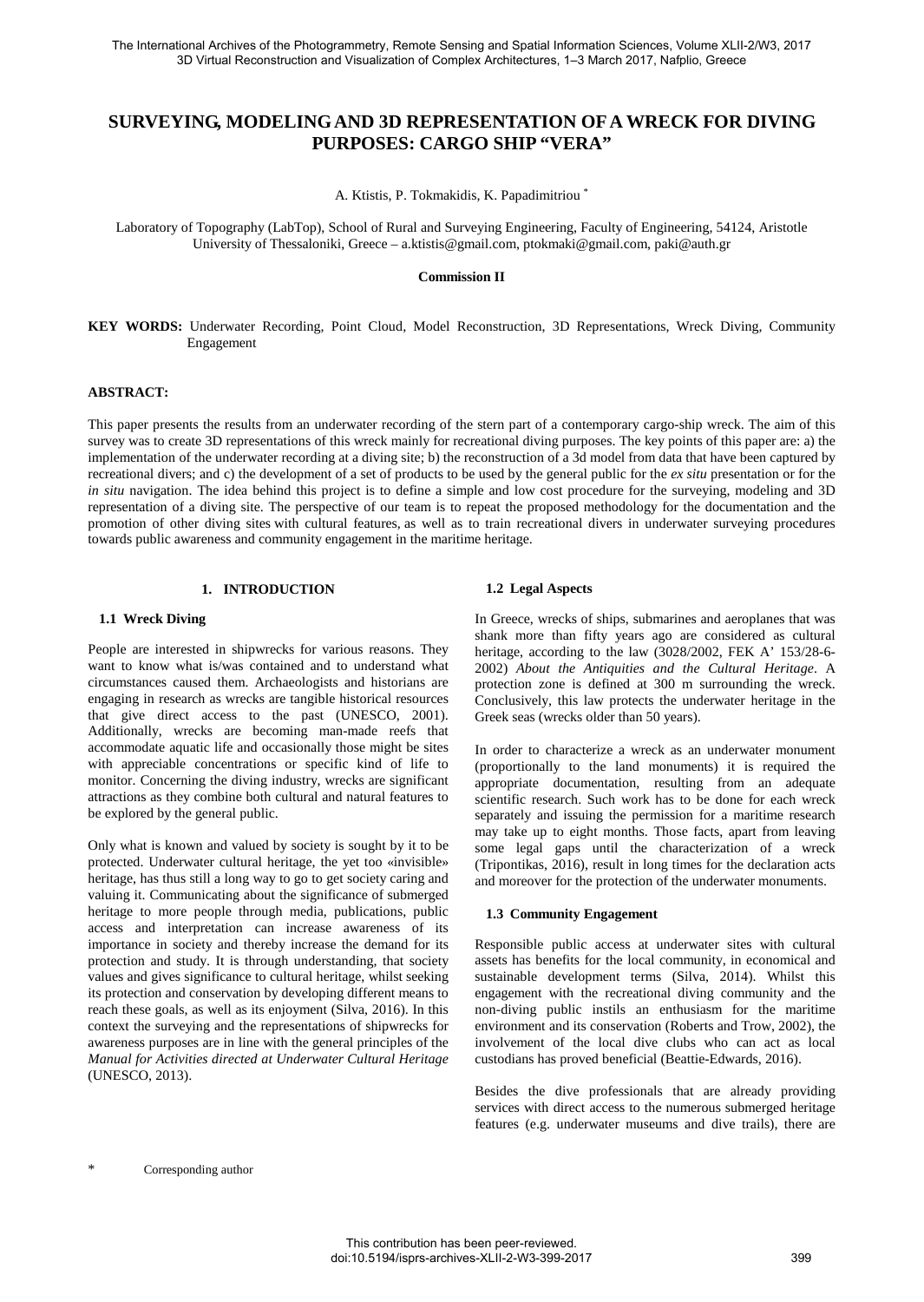many diving or non-diving amateurs that are documenting and presenting underwater cultural assets on the web (e.g. ww2.wrecks.com, aviationarchaeology.gr, wreckdiving.gr). The contribution of community engagement has already been a mean of accurately identifying and recording previously unknown maritime heritage and moreover, public interpretation can be an important part of the management and protection of sites in remote locations (Roberts et al, 2016).

# **2. STUDY AREA**

At the central part of Greece (region of Thessaly), between the mainland (the peninsula of Mt. Pelion) and Skiathos island (Figure 1) there is a reef, named Lefteris, which extends at a length of about 180 meters (from north to south) and at a width of about 80m (from east to west). This small rock is marked with a navigation light on it and has a heavy history behind.



Figure 1. The map displays the site (red triangle), the main ports and the small harbours (white dots) at the study area.

### **2.1 History**

According to Herodotus during the invasion of the Persians in Greece, at least three of the Persian galleys of king Xerxes ran into the reef and sank. After that event King Xerxes ordered the Persians to carry blocks of stone weight of 700-1.200 pounds and built on top of the reef a stone column to highlight the risk and to ensure safe navigation (Figure 2). It is considered the most ancient construction known until today (2.5 centuries prior to the lighthouse of Alexandria), segments of which were pulled up with the help of the divers in 1928.



Figure 2. Lefteris reef with its modern navigation light

#### **2.2 Cargo Ship "Vera"**

Cargo ship "Vera" (58 meters long) was built in 1956 in Holland and crashed on the reef in 1999. It was carrying rust from Larymna Fthiotis (central Greece) to Thessaloniki (northern Greece) and the crew was transferred safely to the

mainland (at the small harbour of Platanias). The ship remained aground for some time because the weather conditions did not encourage its detachment. A few months later, it broke into two parts and sank.

Today, it lies to depths between 17 meters and 28 meters. Its bow is standing at a vertical position (at the deeper part), while it's stern lies at the bottom on its side (at the shallower part) a few meters further. This study, refers to the stern (shallower) part of the wreck which is approximately 20 meters long, 10 meters tall and 10 meters wide (Figure 3).

#### **2.3 Dive Site**

Over the years the parts of this wreck have been decorated with fishing equipment (nets and lines). Altogether, merged with the natural formation of the reef, have become a marine life refuge. The site accommodates typical coastal Mediterranean marine fishes and occasionally passing groups of bigger pelagic species may be encountered. In combination with the long history of the site, the mystic atmosphere of the wreck and its ideal depth, provides the conditions for a particular experience for divers of all levels of training. The maximum depth of the dive at the stern (shallow) part of the shipwreck is 17 m.



Figure 3. The stern part of the shipwreck lies on its side over a sandy bottom at the depth of approximately 17 m.

The site is accessible by boat from the ports of Skiathos and Skopelos or from the nearby small harbours (Katigiorgis, Koukounaries, Neo Klima and Platanias). There are five dive centres at the wider area and three of them (one at Skopelos and two at Skiathos) are usually organizing dive excursions at Lefteris reef.

#### **2.4 Site Selection**

The specific site is a landmark for the local community and it is becoming known among the divers that are visiting the area. The shipwreck is relatively new (was sank eighteen years ago), which in turn means that it has not been characterized yet as an underwater monument. So, there is no requirement for a special permission to dive there. Considering the dive planning, the site can be explored or photographed in a single dive (within the training limitations of most certified, recreational divers). In the meanwhile the stern part, which was selected for this study, is interesting on its own to complete a diving experience there.

From a technical aspect, there are surfaces with various dimensions and lighting conditions. The shipwreck's size is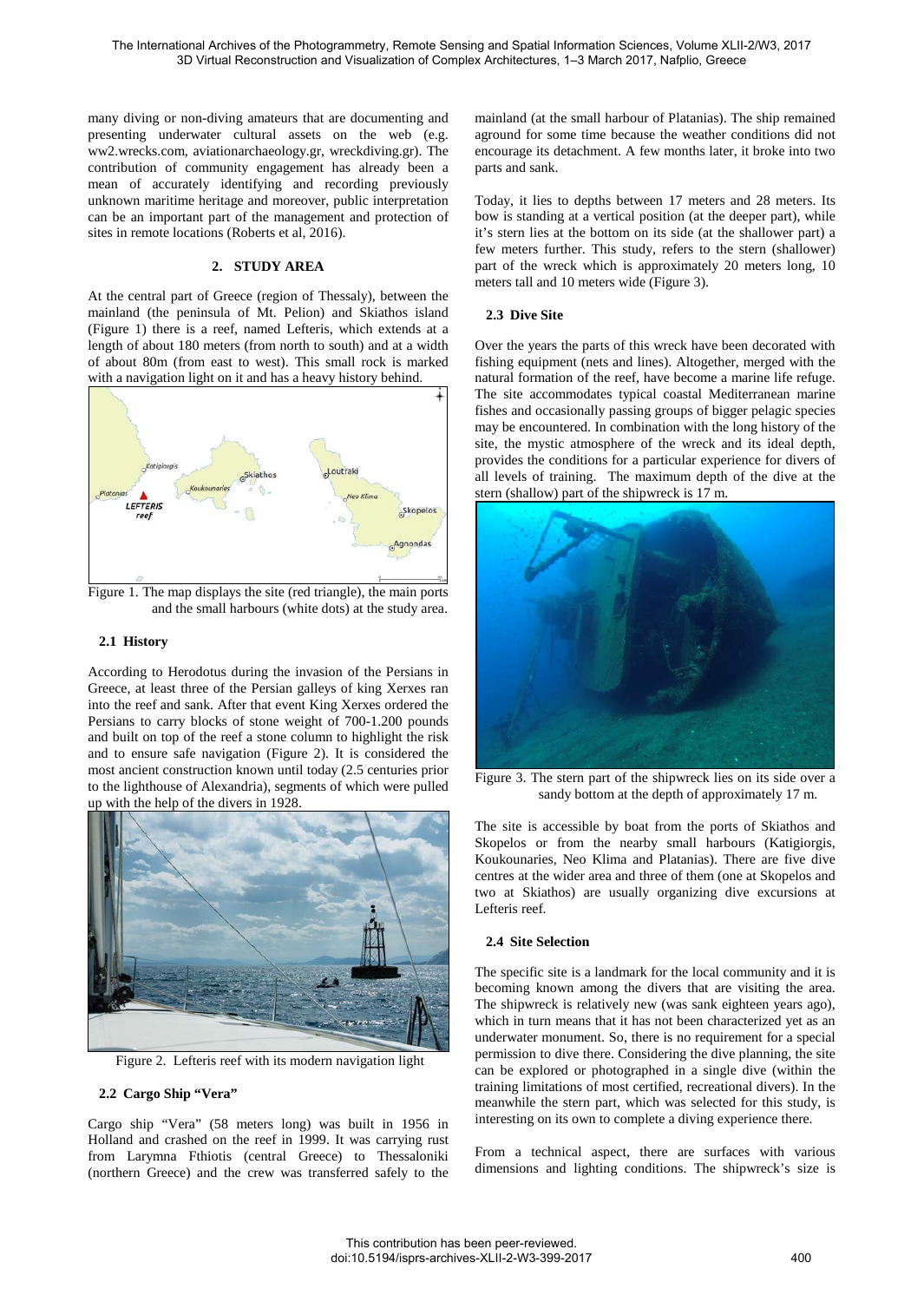moderate and its shape, after it was broken, is complex in terms of construction details and structural deformations. Thus, it depicts a typical case scenario for the assessment of the bellow demonstrated methodology for the surveying, the modeling and the 3D representation of a wreck. Finally, the developed material for the purposes of *ex situ* presentation and *in situ* navigation of such a popular site is expected to be distributed more easily and to be evaluated promptly by the professional and recreational divers at the local diving centers.

# **3. METHODOLOGY**

The presented methodology concerns the dive planning for an underwater survey during two subsequent recreational dives, the use of special equipment that not rarely is owned by divers and the data processing for the reconstruction of a shipwreck's model.

### **3.1 Dive Planning**

The planning was made for two subsequent dives. The objective of the first one was the investigation of the site and during the second dive the recording was performed. Both dives were supported by a surface team (supervisor and rescue diver) on a vessel (sailing yacht). The first dive lasted 30 minutes and the second 45 minutes with a safety stop (3 min at 5 m) each. The maximum depth of the dives was 19 m and air was used as a breathing gas. Two divers have participated, one holding a Rescue Diver certification and the other being an Advanced Open Water Diver.

### **3.2 Special Equipment**

Apart from the basic personal diving equipment the following were used during the underwater survey: a) a 12Mp action camera (for underwater use); b) a 22Mp DSLR camera (operating in a submersible housing rated to 60m depth) without artificial lighting; c) a plastic measuring tape (30 m long); and d) a blank slate with pencil. Additionally, for the processing of data were used: a laptop (when on board) and a desktop PC (at the office), both running "Agisoft – Photoscan" a 3D modeling (photogrammettric) software.

### **3.3 Underwater Survey**

# **3.3.1 Site Investigation**

The objective of the first dive was the investigation of the site with specific tasks the capturing of a sequence of pictures that describe the wreck and the measuring of indicative distances for its size. One diver was responsible to handle the action camera, whilst the other one was in charge for taking and keeping notes for the measurements (Figure 4).

Approximately 500 pictures were shot, using the action camera, in time lapse mode (at 2sec interval). After the initial recording with the action camera, several indicative distances were measured between well recognizable points over the wreck. No artificial targets were used, since that would probably increase the complexity of the dive plan or would require additional dives.

The points were selected having in mind an even spatial distribution and the measurements were noted down on a blank slate. Those distances were used for the scale adjustment of the model during the data processing.



Figure 4. During the site investigation dive

### **3.3.2 Camera Trajectory Planning**

After the first dive, the set of pictures from the action camera was processed to create a draft model. This was completed being on board and the model was immediately used for planning in details the following dive. The purpose of this plan was to estimate the optimum camera trajectory around the wreck, considering that: a) the divers should avoid going repetitively to the deeper parts; and b) the wreck should be completely covered by pictures during a single dive. The resulted estimation for the camera trajectory defined a precise dive profile. This profile was sketched on the blank slate for underwater use.

### **3.3.3 Recording**

During the second dive, one diver was in charge for following the precise dive plan and for navigating around the wreck without missing out any parts of the wreck. The second diver was responsible for capturing the photographs. Approximately 700 shots were taken manually using the DSLR camera, resulting to a second finest dataset.

### **3.4 Model Reconstruction**

In order to test how the software behaves in the situation where the images are taken by multiple divers with a variety of cameras, the two datasets were combined.

### **3.4.1 Point Cloud**

Initially the images of both datasets were aligned into the photogrammetric software and the camera positions were estimated in a Cartesian local system. The distances that have been measured on the wrecks surface were used as scale bars to optimize the alignment. Images or specific tie points with great uncertainty have been filtered out, using gradual selection tools, based on the re-projection error, the uncertainty and the accuracy factors etc. After filtering 161.630 points have been left at the sparse point-cloud that have been generated throughout this process. When finished filtering and optimizing the sparse point cloud, a dense pointcloud consisting of 133.851.887 points have been generated.

### **3.4.2 Mesh**

A 3D mesh was generated and refined with semi-automatic quality assessment. A manual refinement took place and the needed patches were applied in order to end up with a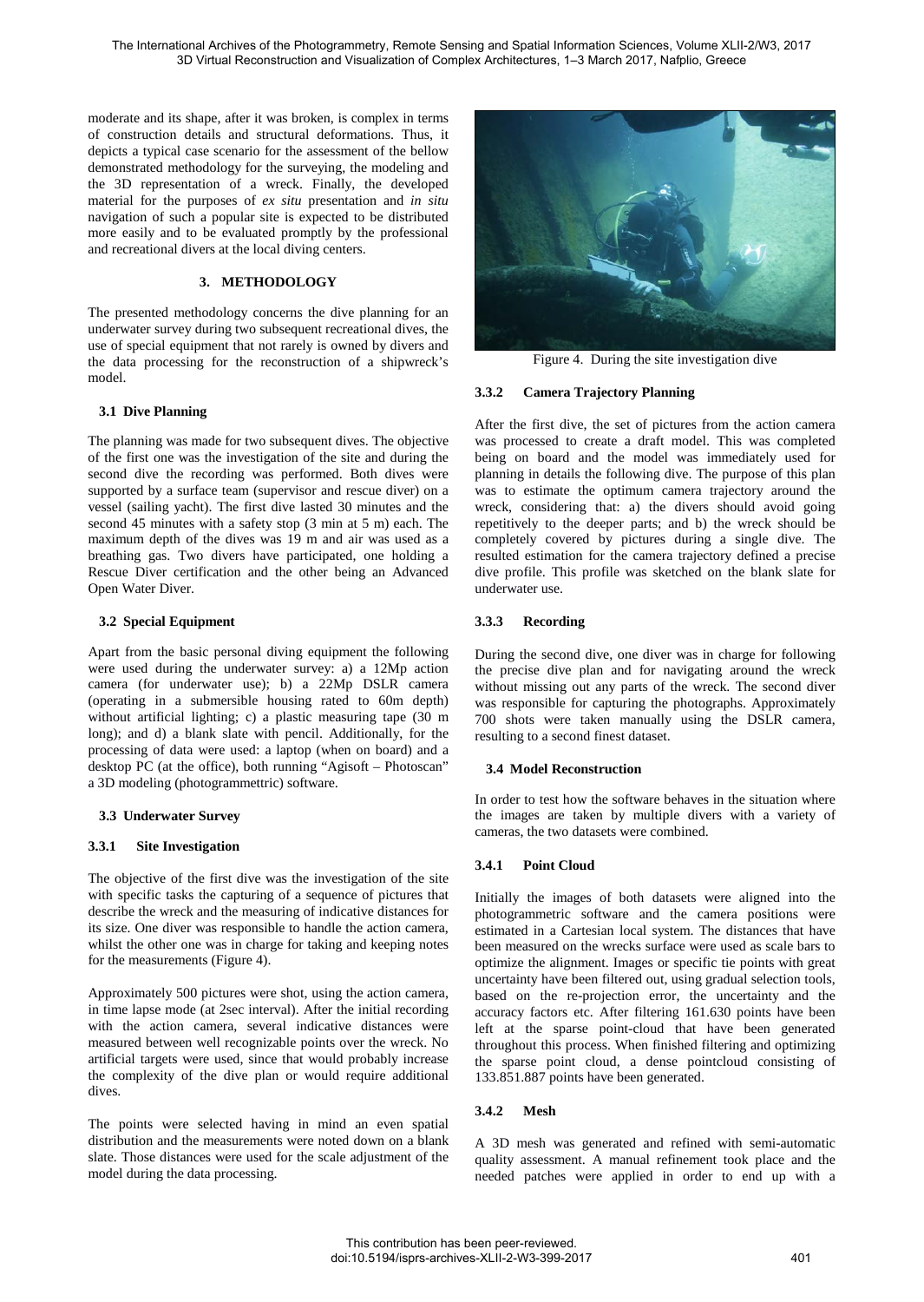"watertight" (closed) model in order to be used for the 3D printing. The final dense model consists of 26.770.341 3D faces.

#### **3.4.3 Texture**

Finally the model was textured, using the image data from the DSLR camera only, which has greater quality compared to the action camera (Figure 5).



Figure 5. Digital textured model

# **3.4.4 Post-Processing and 3D Printing**

Sequentially, using a 3D model editing software, a solid base was added and the creator's names engraved at the bottom of it, in order to prepare the final model for 3D printing. Since the initial model was too dense for the 3D printer to handle, it was decimated and reduced to 1.000.000 3D faces. After postprocessing, the model was ready for 3D printing.

## **3.5 Representations**

Several derivatives can be produced based on the 3D model of a wreck. The scope of this case study are the uses that are applicable to recreational dive planning, promotion of diving services and eventually the attraction of diving tourism at the site of interest.

### **3.5.1 Digital Model**

The digital 3D model is the fundamental derivative and can be used either for scientific or commercial purposes. There are a lot of flexible file formats that can be rendered easily, like VRML for use at the Web and in portable devices, OBJ and PLY for use in other post-processing 3D software, STL for 3D printing and even 3D-PDF with measuring capabilities for easier non-expert access.

### **3.5.2 3D Print**

The 3D model was printed using an FDM (Fused Deposition Modelling) 3D printer on ABS thermoplastic, using a scale of 1:100, in blue color (Figure 6).

A printed 3D model can serve for better understanding of the dive plan at briefing time, can serve as a souvenir for a specific diving site, for wreck causes analysis and also for people that are visually impaired since it is a perfect haptic model. For a very low resolution, low accuracy model an indicative cost is 35€ (the model is hollow inside).



Figure 6. Printed model on ABS thermoplastic

# **3.5.3 Wreck Diving Slate**

A wreck diving slate (Figure 7), is a plastic, waterproof, printed slate with all the needed information for diver's navigation and recognition of features on the wreck site.





Figure 7. The front and rear sides of the wreck diving slate

It includes: GPS coordinates to find the wreck; sketch (orthophoto) of the wreck with north direction to help navigation and give important information (some depths or depth scale; penetration entrances; interesting locations you must visit ex. Rudder; cargo holders; engine room; photos and description of the species observed on site (marine life); scale of the sketch and ruler; some important historical information for the wreck; space for notes or detail sketching from the diver;